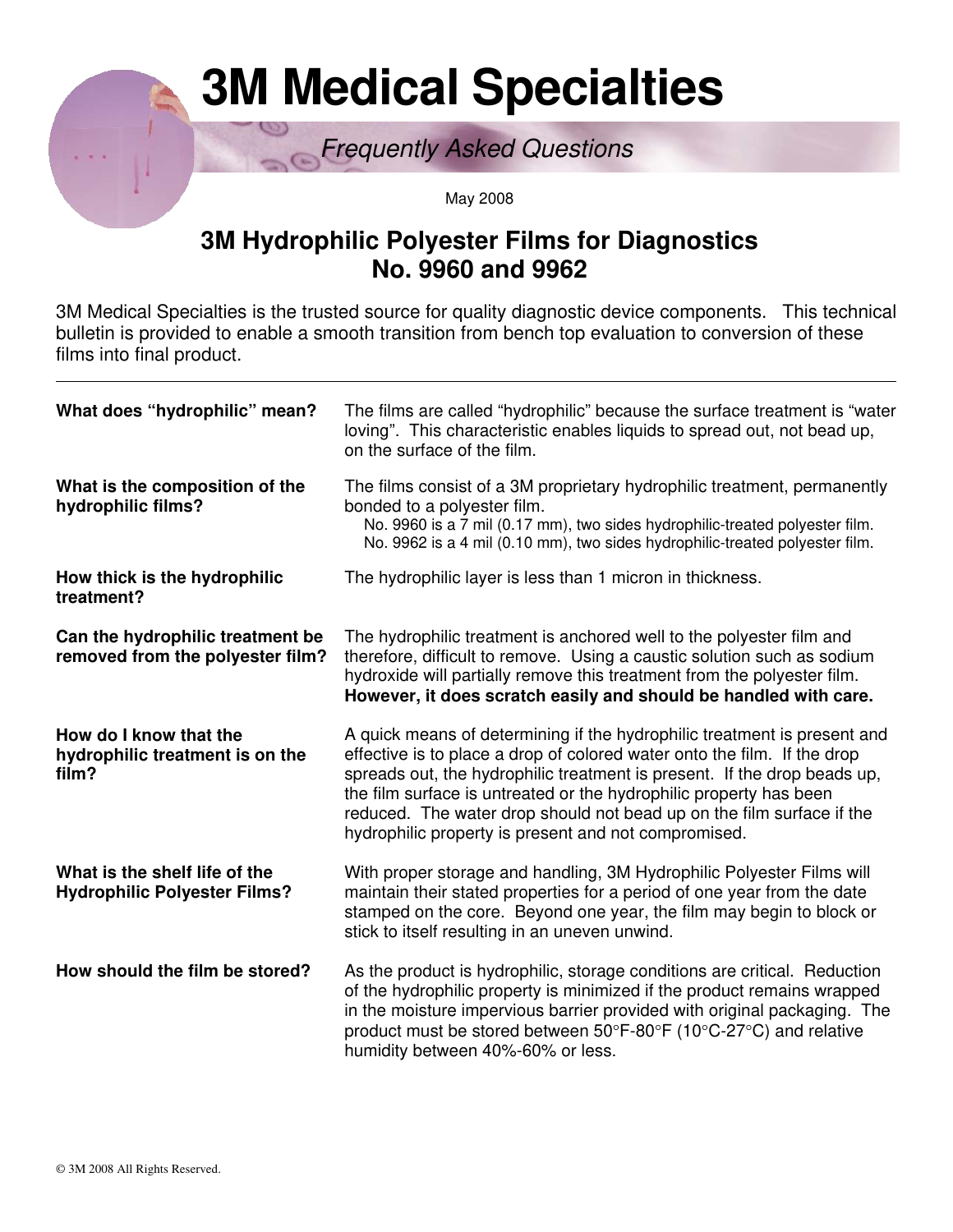## **3M Hydrophilic Polyester Films**

### Frequently Asked Questions

May 2008

**What if the humidity level was higher than the recommended storage conditions?** 

**How stable is the hydrophilic property with age?** 

#### **Can the hydrophilic property be reduced?**

**Can the hydrophilic property be reduced after exposure to elevated temperatures?** 

**If the film becomes wet, can the hydrophilic property be revived?**  High humidity will reduce the hydrophilic property primarily around the exposed edges and wrap of roll, resulting in roll blockage. Use a moisture impervious barrier and desiccant, if possible. Before use, remove the outer few wraps of the roll and ensure the hydrophilic property has not been reduced.

Based on customer feedback and real time aging, we have observed minimal to no reduction of the hydrophilic property beyond the stated oneyear shelf life when handled and stored properly. However, we recommend conducting accelerated aging studies to assure the suitability of the film in its final use and form.

Yes, the hydrophilic property can be compromised usually due to mishandling and contamination. The following precautions and recommendations are to ensure proper use of these films.

#### **Handling Suggestions:**

Finger oils, scratches, and accidental liquid splashes onto the film are common culprits in the reduction of the hydrophilic property.

- 1. Remove the first few outer wraps before testing or processing to ensure that the hydrophilic property has not been compromised.
- 2. Wear cotton or cloth gloves during the evaluation, production, and packaging of this film to eliminate the potential for finger smudges and scratching.
- 3. It is best to hold the film at the edges and if possible, minimize the amount of handling.

#### **Converting Suggestions:**

Scratches and contamination will compromise the hydrophilic property of the film.

- 1. Clean and wipe down rollers and nips to eliminate the potential for film contamination. Residual debris and coatings used in previous processing runs may compromise the hydrophilic property.
- 2. Limit the number of rollers in direct contact with the film. Eliminate all unnecessary contact.
- 3. Wrap all rollers with a soft, non-adhering wrap to prevent scratches.
- 4. Check any tape wrapped around the rollers as the tape may scratch the film.
- 5. If a nip pull is used, the rubber or silicone roller may contaminate the surface due to pressure contact on the film. The film should be inspected after going through the nip roll to determine if there are marks, contamination or a reduction of hydrophilic property.
- 6. All rollers, whether driven or idle, must be moving at the same speed to minimize the potential for scratching.

Based on limited data, we have not observed a significant reduction of the hydrophilic property after exposure to 150°C for 15 minutes, 130°C for 60 minutes, or 120°F for 3 weeks. We recommend our customers conduct their own studies to assure the suitability of the film for its use and in its final form. These tests were under dry conditions with low humidity.

No, once the film has become wet, the hydrophilic property is compromised and cannot be revived. Please use the precautions provided in this technical bulletin to minimize the exposure to humidity and moisture during converting, storage and shipment.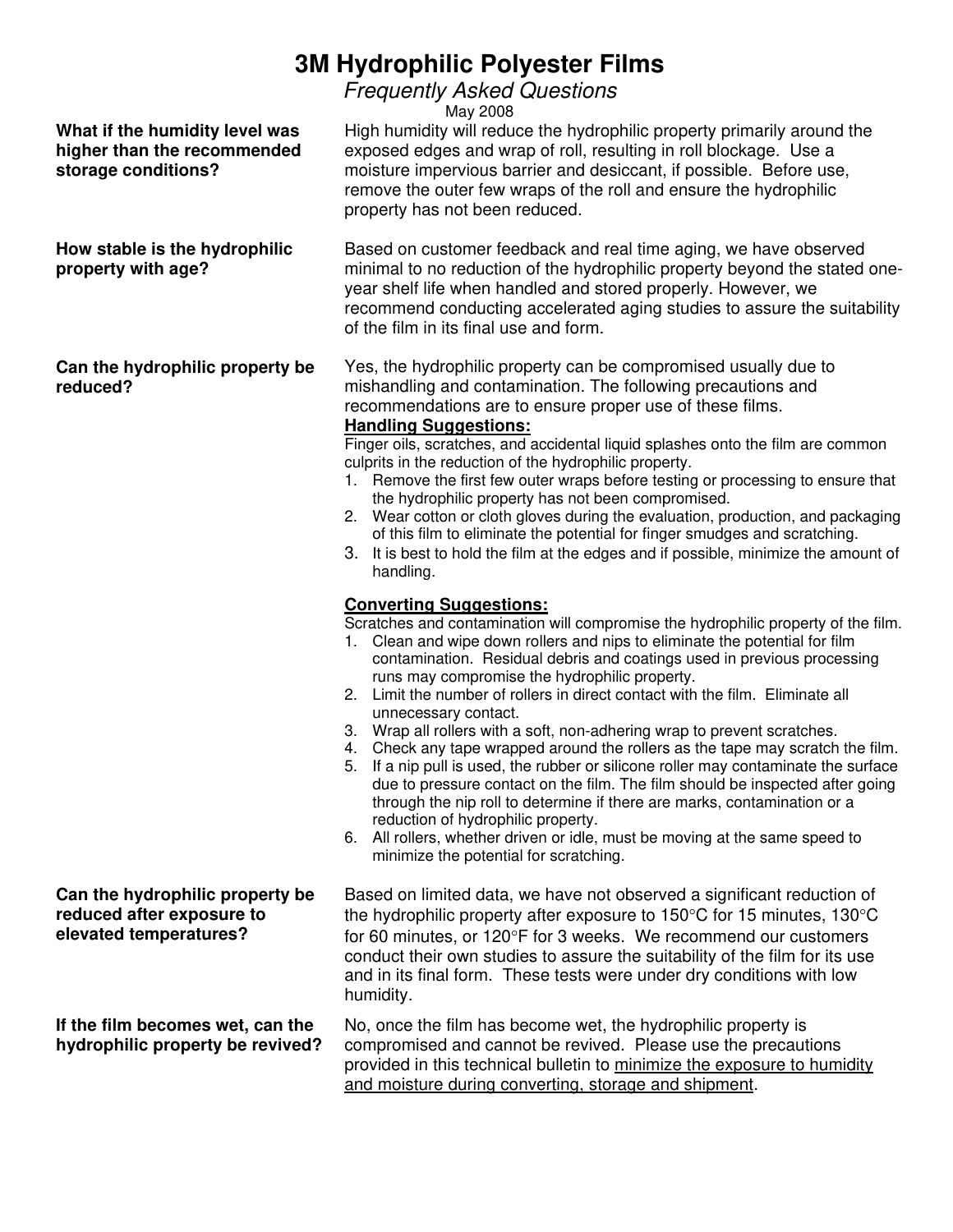## **3M Hydrophilic Polyester Films**

Frequently Asked Questions

May 2008

| How should stacked sheets of the<br>film be stored and shipped?            | Stacked sheets of the hydrophilic film may block against one another<br>after an extended period of time. It is recommended that a slip-sheet be<br>placed between film layers. Typical slip-sheets used are polyethylene,<br>polyethylene/ethylene vinyl acetate, and polypropylene films with a<br>smooth surface. Be sure the slip-sheets are untreated as coatings and<br>additives may affect the hydrophilic surface. Also, wrap the stacked<br>sheets in a moisture impervious barrier to minimize the potential for<br>reducing the hydrophilic property and reduce shifting during shipment that<br>can cause scratches. |  |  |  |
|----------------------------------------------------------------------------|-----------------------------------------------------------------------------------------------------------------------------------------------------------------------------------------------------------------------------------------------------------------------------------------------------------------------------------------------------------------------------------------------------------------------------------------------------------------------------------------------------------------------------------------------------------------------------------------------------------------------------------|--|--|--|
| What interleafing materials are<br>recommended for insertion into<br>roll? | Appropriate materials that can be wound in the roll are polyethylene,<br>polyethylene/ethylene vinyl acetate, and polypropylene films with a<br>smooth surface. As above, be sure that the films are not corona treated<br>and additives checked for compatibility for your application and<br>shipping/storage conditions.                                                                                                                                                                                                                                                                                                       |  |  |  |
| Does the product contain any<br>leachables?                                | The hydrophilic treatment contains no leachable components. We have<br>conducted several product safety tests that include In-vitro Cytotoxicity<br>and Acute Eye Irritation. The summary results from these tests are<br>available and can be used to assist in regulatory filings.                                                                                                                                                                                                                                                                                                                                              |  |  |  |
| Can the films be printed?                                                  | No. 9960 and No. 9962 are hydrophilic treated on both sides of the<br>polyester film. Our customers have successfully printed on each with a<br>variety of inks.<br>As always, we recommend conducting studies to determine processing<br>conditions that work best to combine the film and selected ink.                                                                                                                                                                                                                                                                                                                         |  |  |  |
|                                                                            |                                                                                                                                                                                                                                                                                                                                                                                                                                                                                                                                                                                                                                   |  |  |  |
| How is the product labeled for<br>traceability?                            | An 11-digit lot/roll number $(XXYJJJZZ\alpha\# \# \#)$ is located below the bar<br>code on the core label where:                                                                                                                                                                                                                                                                                                                                                                                                                                                                                                                  |  |  |  |
|                                                                            | $XX =$ Input reference code<br>$Y =$ Last digit of year<br>$JJJ =$ Julian date<br>$ZZ = Sequential$ roll number<br>$\alpha$ = Sequential cut number<br>$\# \# \# =$ Roll position<br>Please reference this number to ensure proper trace-ability of the films.                                                                                                                                                                                                                                                                                                                                                                    |  |  |  |
|                                                                            |                                                                                                                                                                                                                                                                                                                                                                                                                                                                                                                                                                                                                                   |  |  |  |
|                                                                            | PRODUCT IDENTIFICATION<br>Month/Day/year<br><b>Customer Reference</b><br>Customer Order Number<br>Input Parent Lot/Number<br><b>Invoice Number</b><br>Input Parent Identification<br>LOT/ROLL<br><b>MILS</b><br><b>INCHES</b><br><b>YDS</b><br>LBS                                                                                                                                                                                                                                                                                                                                                                                |  |  |  |
|                                                                            | XXYJJJZZα###                                                                                                                                                                                                                                                                                                                                                                                                                                                                                                                                                                                                                      |  |  |  |

If there are additional questions concerning 3M Hydrophilic Polyester Films, please contact your 3M Medical Specialties Account Representative or Customer Service at 1-800-228-3957 (U.S.) or 651-604-5599 (International).